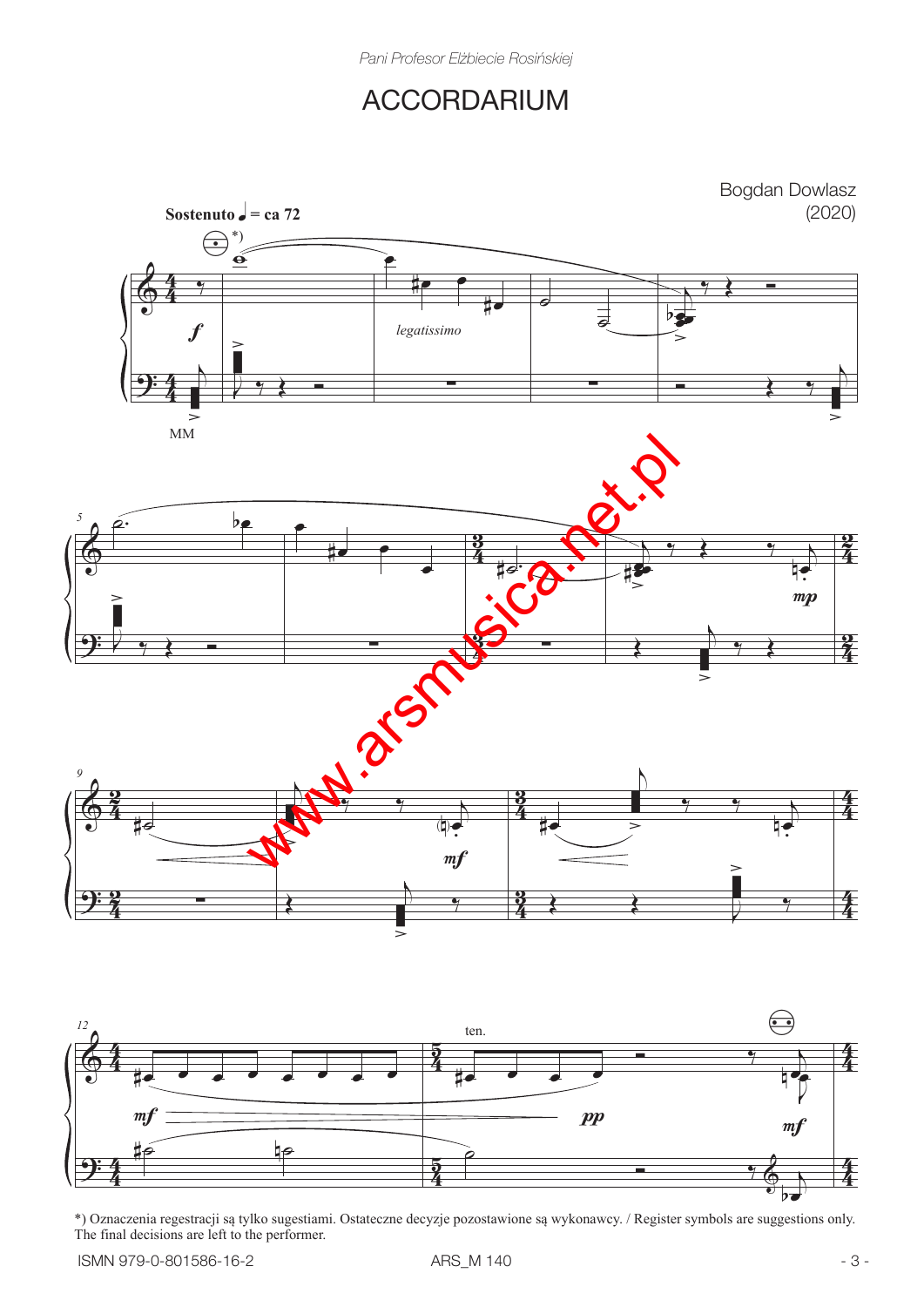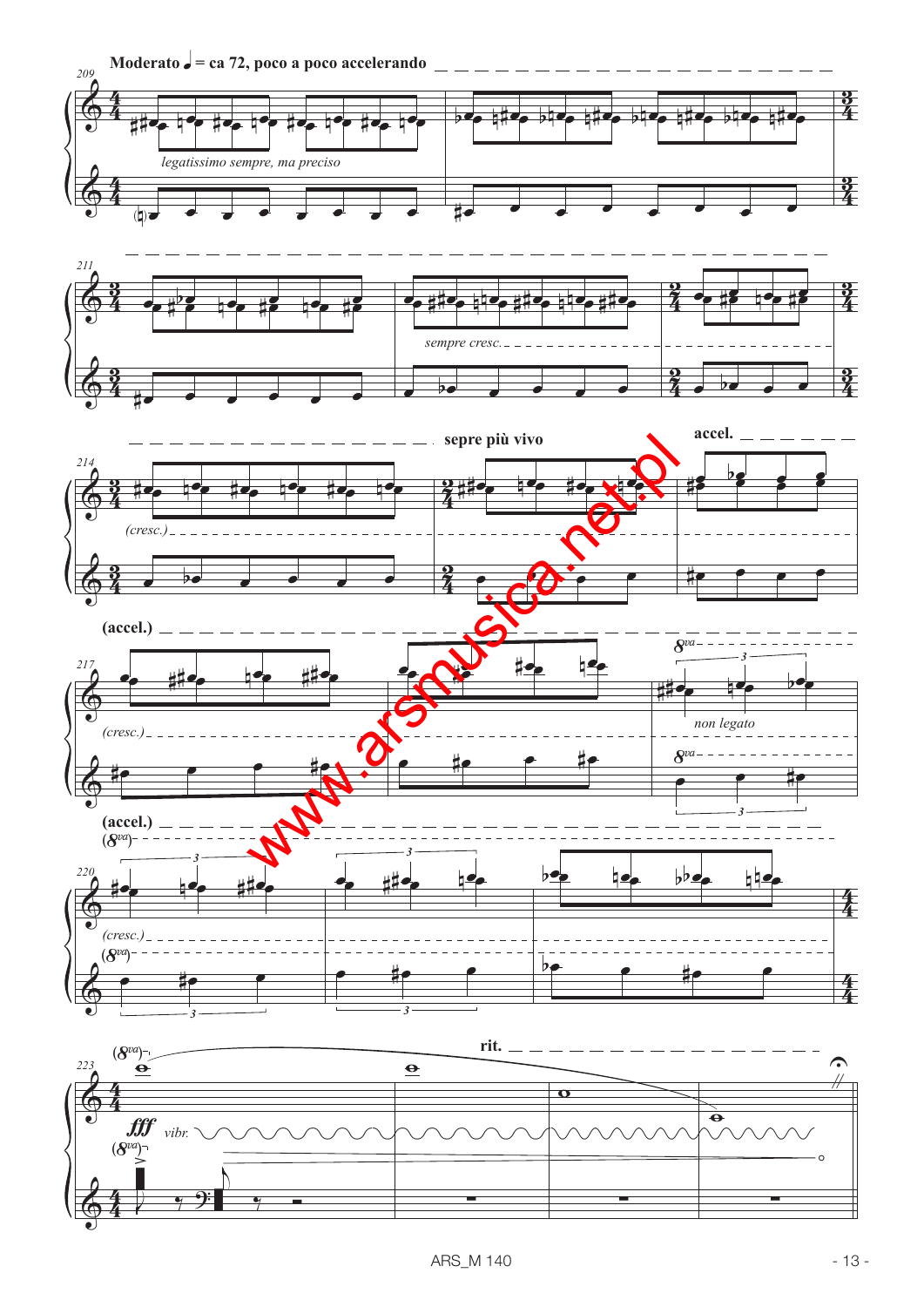





- \*) Nieregularnie powtarzać podane interwały, niezależnie od perfekcyjnie i konsekwentnie realizowanego metrum motywu w lewej ręce. / Irregular repetitions of the given intervals, regardless of the perfectly and consistently implemented time signature of the motive in the left hand.
- \*\*) Uderzenia w przednią część lekko rozchylonego . / Hitting the front of the slightly opened bellows.
- \*\*\*) Kolejne uderzenia w coraz niższe partie miecha, co daje coraz "wyższe" i słabsze brzmienie. / Successive hitting on lower and lower parts of the bellows, which gives an increasingly "higher" and weaker sound.
- \*\*\*\*) Ostro, na granicy przedęcia. / Sharply, almost bending sound.